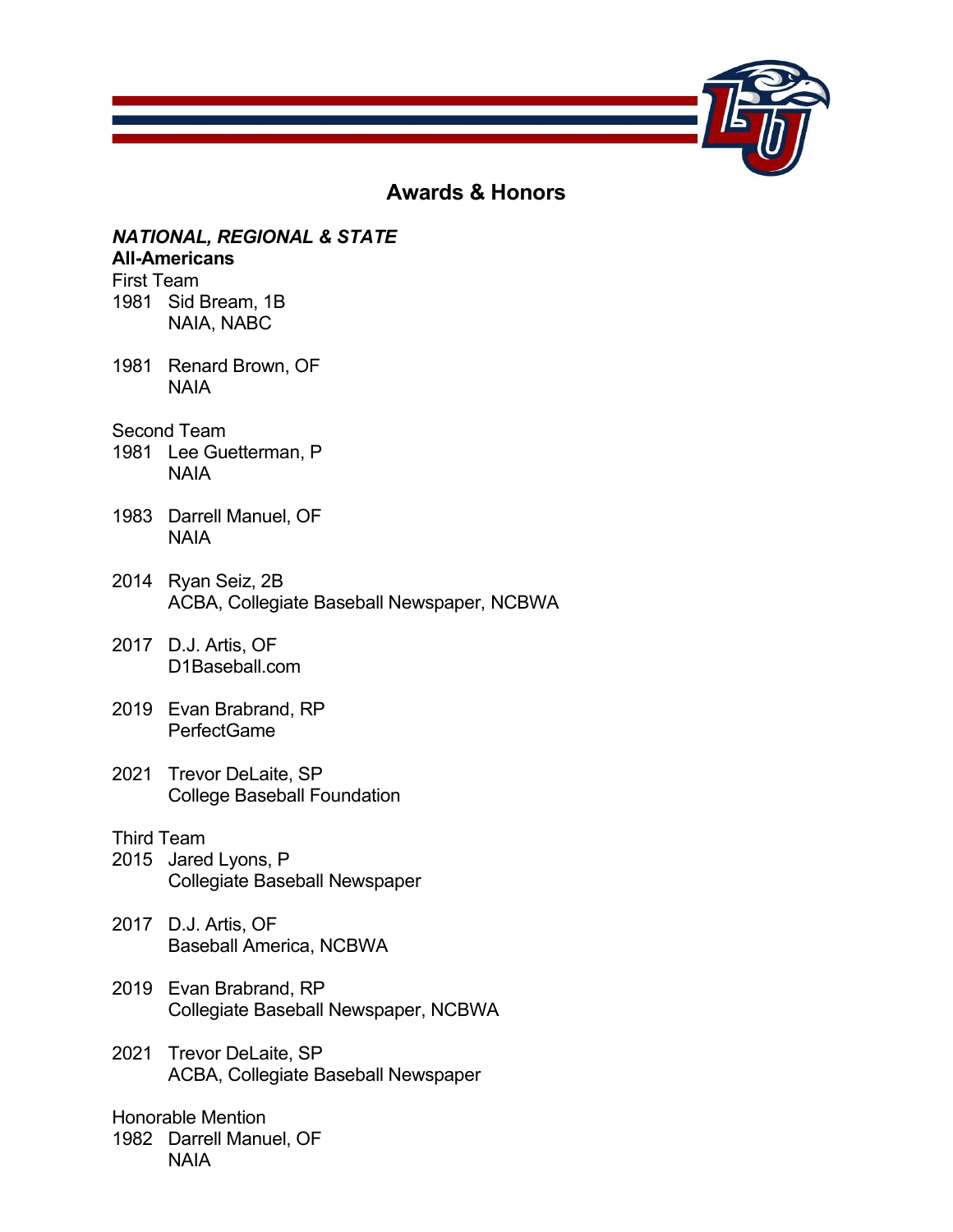Doug Smith, P NAIA

### **Freshman All-Americans**

|  | 2000 Keith Butler, OF                                |
|--|------------------------------------------------------|
|  | Collegiate Baseball Newspaper, Baseball America      |
|  | 2000 Joey Monahan, SS                                |
|  | <b>Baseball America</b>                              |
|  | 2005 Aaron Grijalva, 1B                              |
|  | <b>Collegiate Baseball Newspaper</b>                 |
|  | 2009 Tyler Bream, 3B                                 |
|  | Collegiate Baseball Newspaper                        |
|  | 2012 Alex Close, 1B                                  |
|  | Collegiate Baseball Newspaper, NCBWA                 |
|  | 2014 Parker Bean, P                                  |
|  | <b>Collegiate Baseball Newspaper</b>                 |
|  | 2016 D.J. Artis, OF                                  |
|  | Baseball America, Collegiate Baseball                |
|  | Newspaper, NCBWA, Perfect Game/Rawlings              |
|  | 2021 Trey Gibson, P                                  |
|  | Collegiate Baseball Newspaper, Perfect Game/Rawlings |

## **PerfectGame Midseason All-America**

Second Team 2019 Evan Brabrand

# **Preseason All-Americans**

Second Team

- 2014 Ashton Perritt, Utility Collegiate Baseball News, NCBWA
- 2015 Alex Close, 1B Collegiate Baseball Newspaper
- 2018 D.J. Artis, OF D1Baseball.com, NCBWA

## Third Team

- 2006 Aaron Grijalva, 1B Collegiate Baseball Newspaper
- 2015 Alex Close, 1B Perfect Game
- 2015 Ashton Perritt, RP Collegiate Baseball Newspaper
- 2015 Ashton Perritt, Utility D1Baseball.com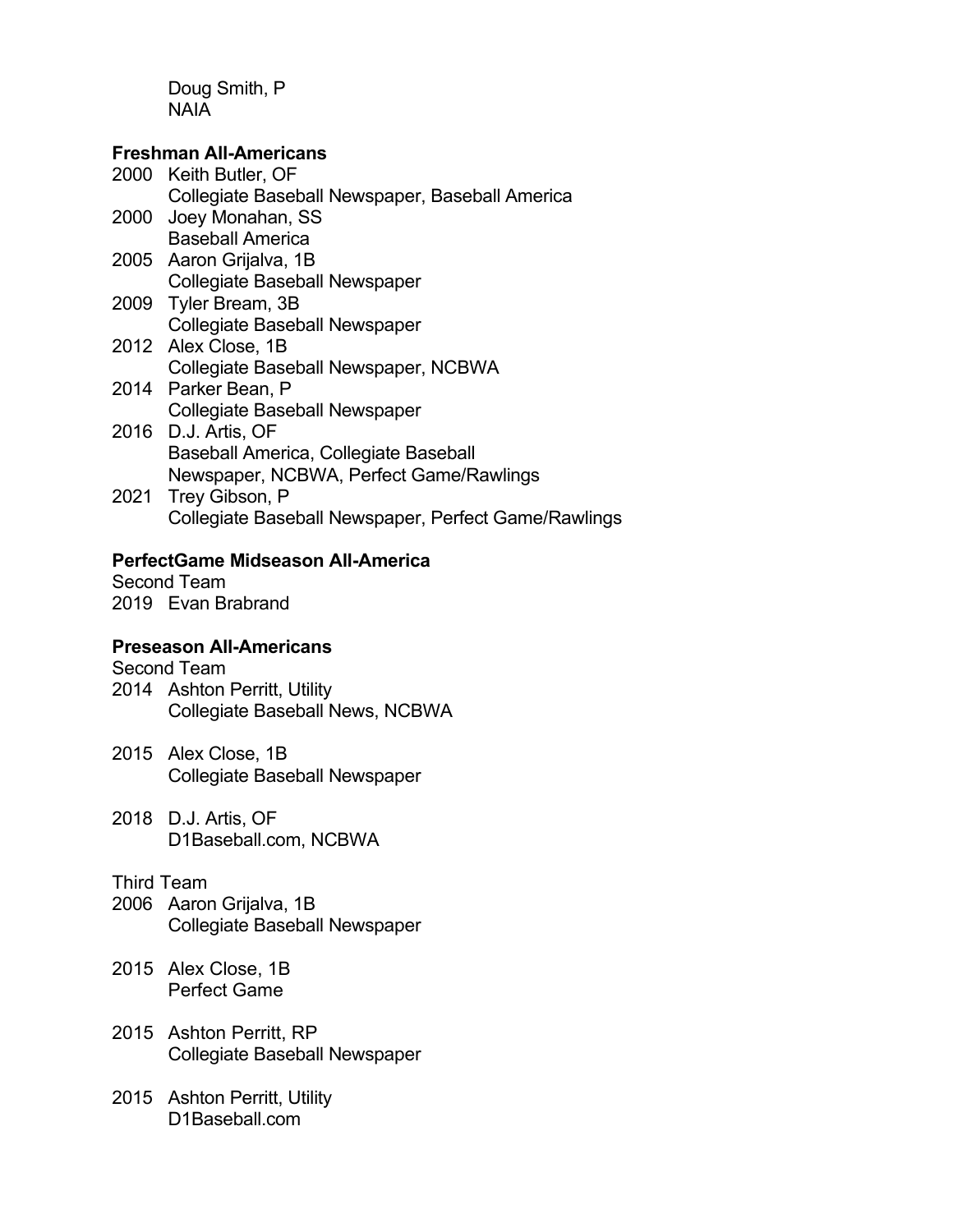#### **CoSIDA Academic All-American College Division**

First Team 1980 Richard DeWitt, SS

Honorable Mention 1984 Dave Bream, SS

### **University Division**

First Team 2014 Alex Close, 1B Trey Lambert, P

2015 Alex Close, 1B

Third Team 1998 Jason Benham, 3B

### **CoSIDA Academic All-District**

- 1998 David Benham, C Jason Benham, 3B
- 2005 Phillip Thompson, P
- 2006 Phillip Laurent, OF
- 2008 David Giammaresi, 1B/3B Errol Hollinger, C Clarence Nicely, RHP
- 2014 Alex Close, 1B Trey Lambert, P
- 2015 Alex Close, 1B
- 2016 Andrew Yacyk, OF

### **Dick Howser Trophy Semifinalist**

2014 Ryan Seiz, 2B

# **Gregg Olson "Breakout" Player of the Year**

### **Semifinalist**

2014 Shawn Clowers, RP Ryan Seiz, 2B

**Brooks Wallace Shortstop of the Year Semifinalist**

2014 Dalton Britt

**Golden Spikes Watch List**

2018 D.J. Artis, OF

# **Brooks Wallace Player of the Year**

**Watch List** 2008 Garrett Young, OF 2009 Errol Hollinger, C

### **Johnny Bench Catcher of the Year**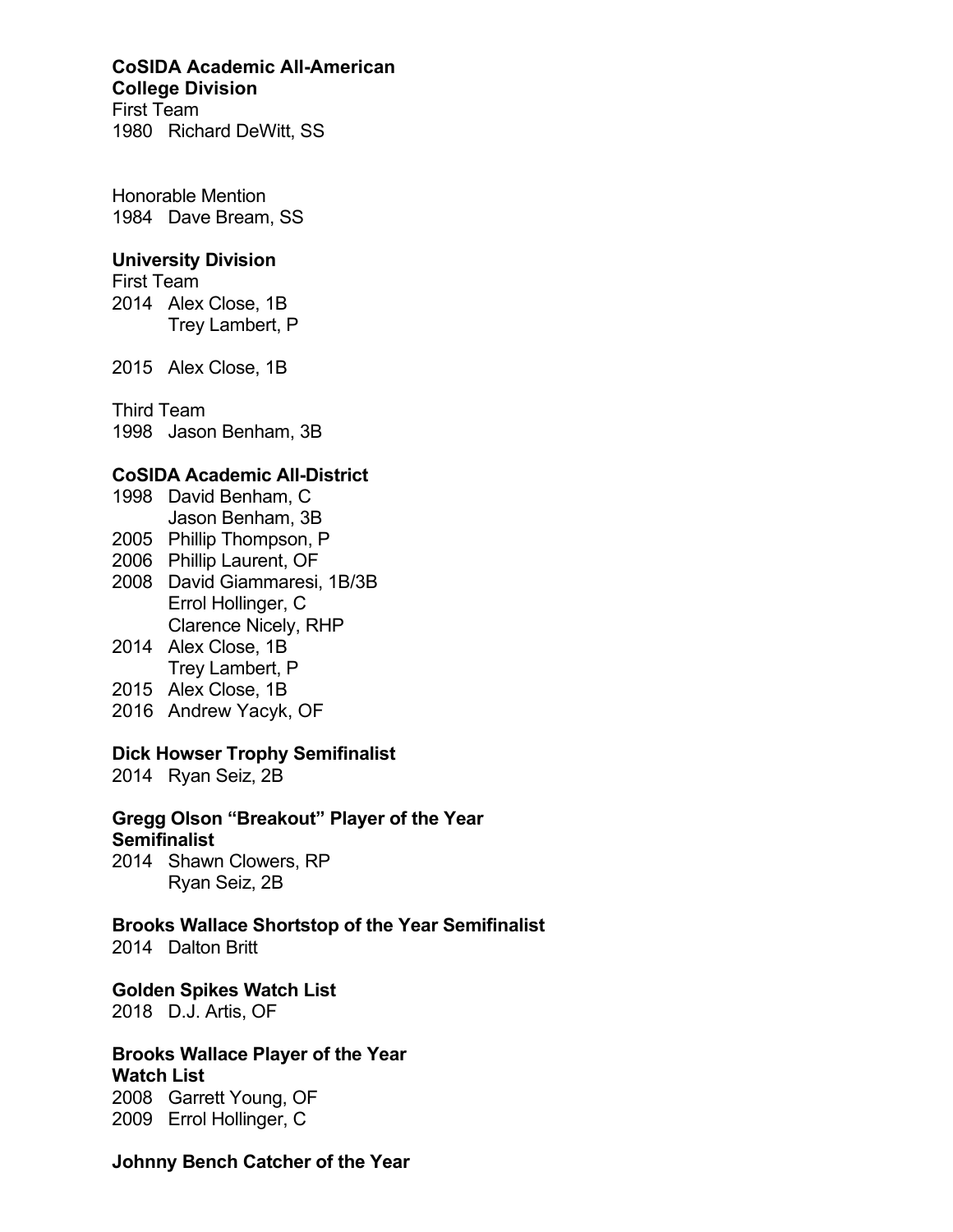### **Watch List**

2009 Errol Hollinger 2012 Trey Wimmer

#### **National Pitcher of the Year Watch List**

2014 Trey Lambert 2019 Andrew McInvale 2021 Trevor DeLaite

#### **NCBWA Stopper of the Year Watch List**

2014 Ashton Perritt 2015 Ashton Perritt 2019 Evan Brabrand

#### **Brooks Wallace Shortstop of the Year Watch List**

2014 Dalton Britt

2021 Cam Locklear

### **ABCA All-Atlantic Region**

First Team 1991 Doug Brady, SS Chris Robbins, 2B 2000 Josh Brey, P

- 2014 Trey Lambert, P Ryan Seiz, 2B
- 2021 Trevor DeLaite, P

#### Second Team

1998 Steve Wright, OF

- 2015 Jared Lyons, P
- 2019 Evan Brabrand, RP Andrew McInvale, P

# **ECAC All-Star Team**

First Team 1991 Doug Brady, INF 1998 Jason Benham, 3B 2014 Ryan Seiz, 2B 2018 Tre Todd, OF

### Second Team

 Ian Parmley, OF Trey Wimmer, C Alex Close, Utility D.J. Artis, OF

### *VaSID*

**Pitcher of the Year** 2019 Evan Brabrand

#### **Rookie of the Year**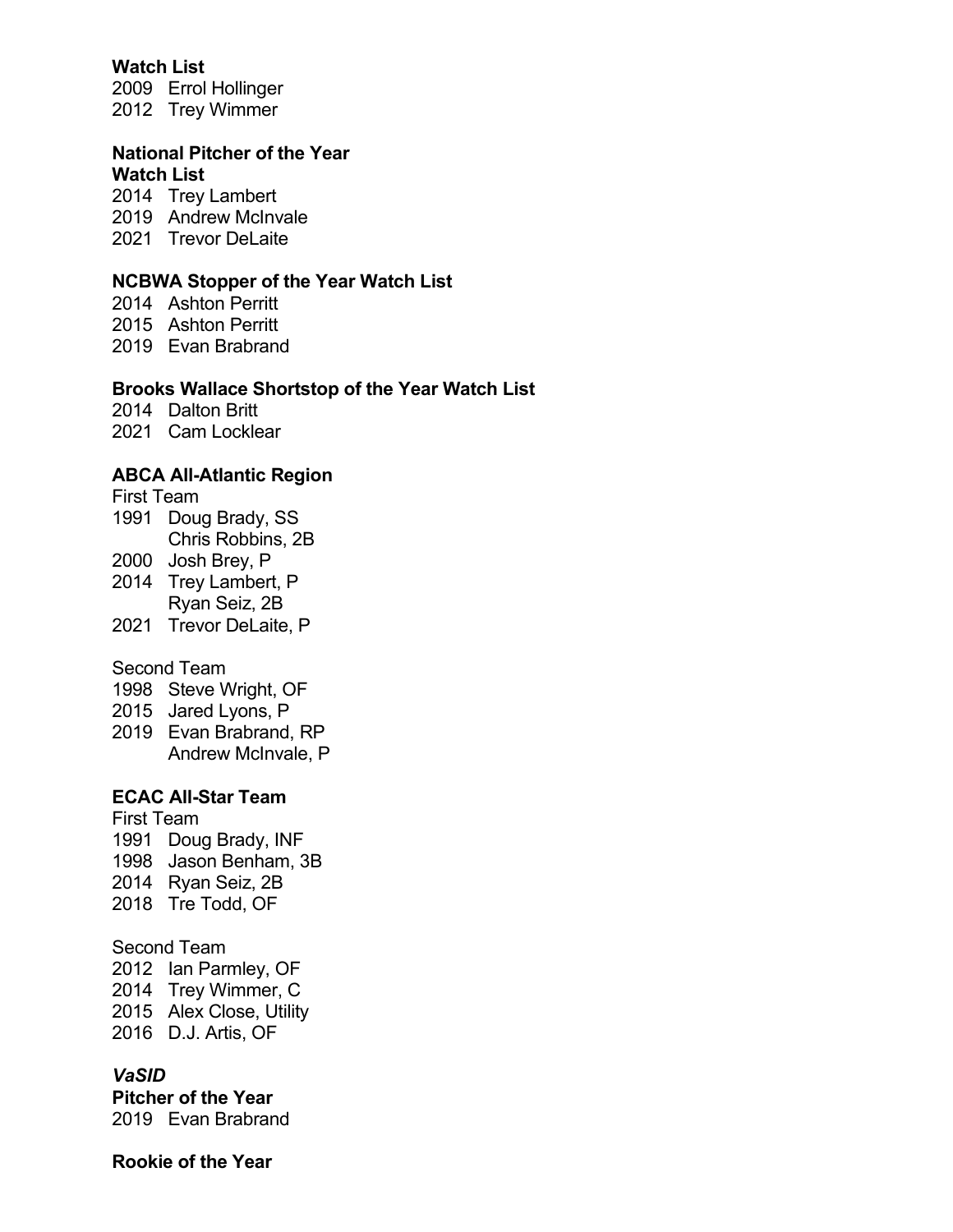2014 Parker Bean 2016 D.J. Artis

### **Coach of the Year**

1991 Johnny Hunton 2000 Dave Pastors (Co-Coach) 2019 Scott Jackson

### **All-State**

First Team 1991 Doug Brady, IF Chris Robbins, IF Danny Brahn, OF 1996 Steve Wright, OF 1998 Jason Benham, 3B Steve Wright, OF 2000 Keith Butler, OF 2002 Larry Wayne York, 2B Marcus Maringola, OF 2004 Jeremiah Boles, OF 2005 Phillip Laurent, OF 2006 Phillip Laurent, OF 2007 Garrett Young, OF 2012 Bryan Aanderud, 2B John Niggli, P Ian Parmley, OF 2014 Trey Lambert, SP Ashton Perritt, Utility Ryan Seiz, 2B 2015 Alex Close, UT Jared Lyons, P 2016 D.J. Artis, OF 2017 D.J. Artis, OF Tre Todd, UT 2019 Evan Brabrand, RP Andrew McInvale, SP Second Team 2006Michael Just, 2B Chad Miller, 3B 2008 David Stokes, P 2009 Curran Redal, OF Shawn Teufel, P 2010 Shawn Teufel, P 2012 Alex Close, 1B 2013 Ashton Perritt, Utility Trey Wimmer, C 2014 Parker Bean, SP Alex Close, 1B Matt Marsh, RP 2016 Andrew Yacyk, Utility

2019 Jonathan Embry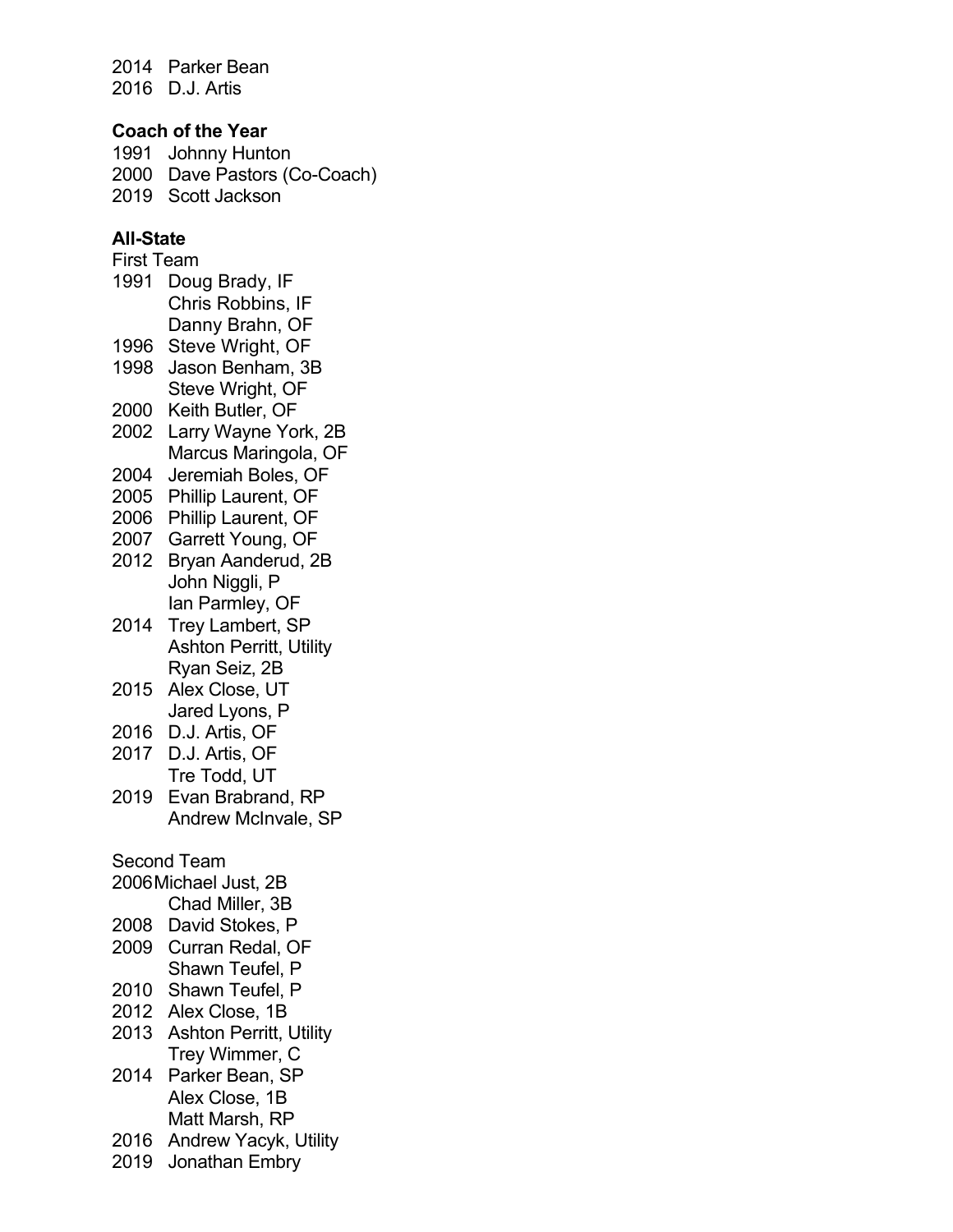Honorable Mention 2000 Josh Brey, P Dan Valentin, P 2002 Joey Monahan, SS 2005 Aaron Grijalva, 1B

### **NCAA All-Regional**

- 2013 Columbia, S.C. Bryan Aanderud, 2B Josh Richardson, SP Justin Sizemore, OF Trey Wimmer, C
- 2014 Charlottesville, Va. Ashton Perritt, OF
- 2021 Knoxville, Tenn. Gray Betts, C Brady Gulakowski, DH Trevor McDyre, 3B Mason Meyer, P

**Collegiate Baseball News Player of the Week**

2014 Parker Bean (April 7)

#### **NCBWA National Hitter of the Week**

2011 Doug Bream (May 10) 2014 Ryan Seiz (March 3)

### **ECAC PLAYERS OF THE WEEK**

- 2013 Alex Close (April 30) 2014 Trey Lambert (March 30) Ryan Seiz (March 30) 2015 Victor Cole (April 12)
	- Alex Close (March 29) Jared Lyons (March 22, April 5 & April 26)

### *ASUN*

**Player of the Year** 2019 Jonathan Embry

### **Pitcher of the Year**

2021 Trevor DeLaite

### **Freshman of the Year**

2021 Trey Gibson

**Defensive Player of the Year**

2021 Cam Locklear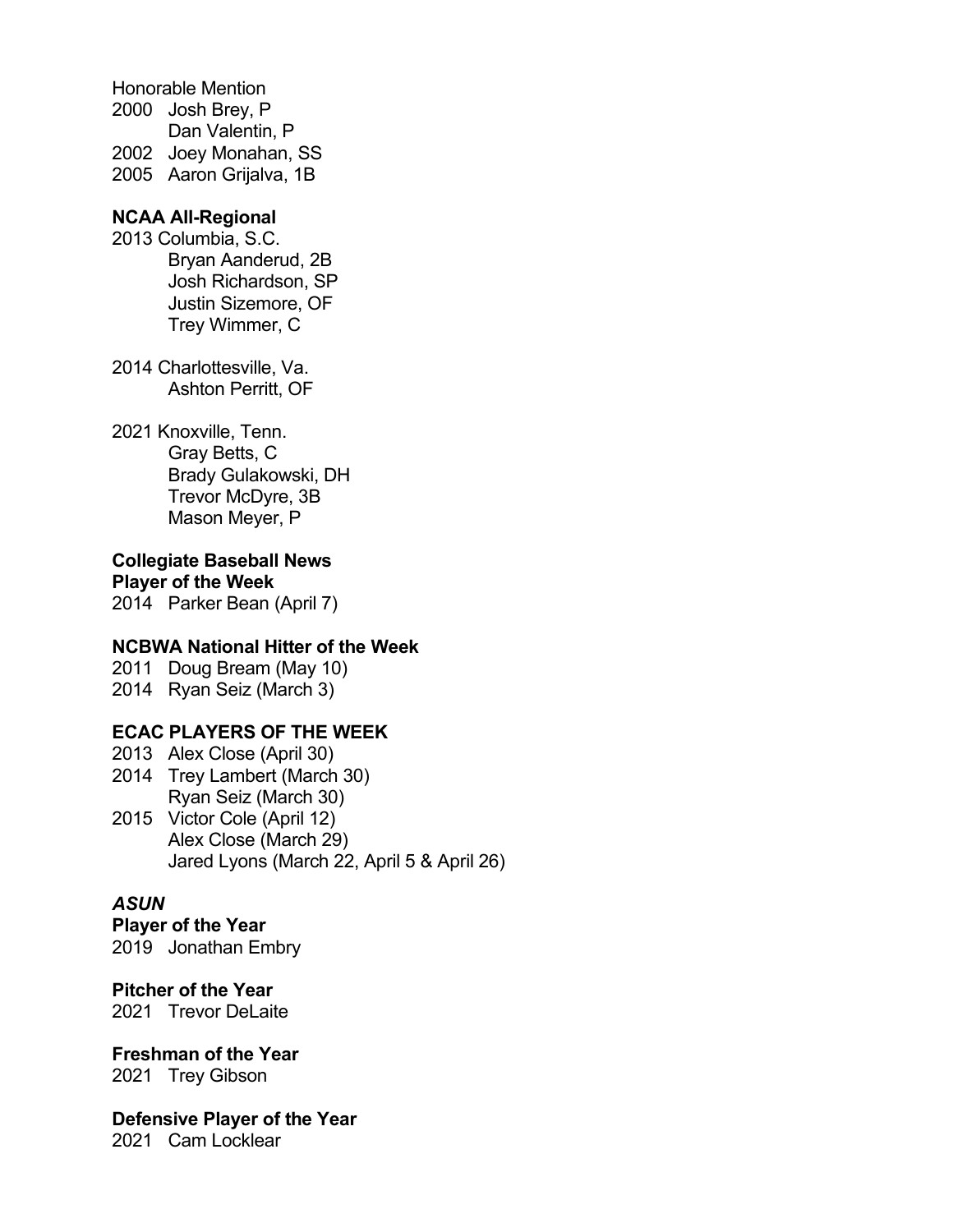### **Coach of the Year**

2021 Scott Jackson

### **All-Conference**

### **First Team**

Will Wagner, 2B

- 2019 Evan Brabrand, RP Jonathan Embry, C Will Wagner, 2B
- 2021 Aaron Anderson, OF Gray Betts, C Trevor DeLaite, P Fraser Ellard, RP

#### **Second Team**

2019 Andrew McInvale, P

2021 Trey Gibson, P Brady Gulakowski, DH Cam Locklear, SS Trey McDyre, 3B

### **All-Freshman Team**

- 2019 Joe Adametz, P Gray Betts, OF Jaylen Guy, OF
- 2021 Trey Gibson, P Nick Willard, P

#### **All-Tournament Team**

- 2019 Jonathan Embry, C (MVP) Gray Betts, OF Cam Locklear, SS Andrew McInvale, P Brandon Rohrer, OF
- 2021 Aaron Anderson, OF Gray Betts, C Trevor DeLaite, P Fraser Ellard, RP

#### **All-Academic Team**

- 2019 Jonathan Embry
- 2021 Aaron Anderson Gray Betts Trey McDyre Landon Riley

#### **Player of the Week**

- 2019 Logan Mathieu (March 18) Jonathan Embry (March 25) Brandon Rohrer (April 1)
- 2021 Aaron Anderson (March 22)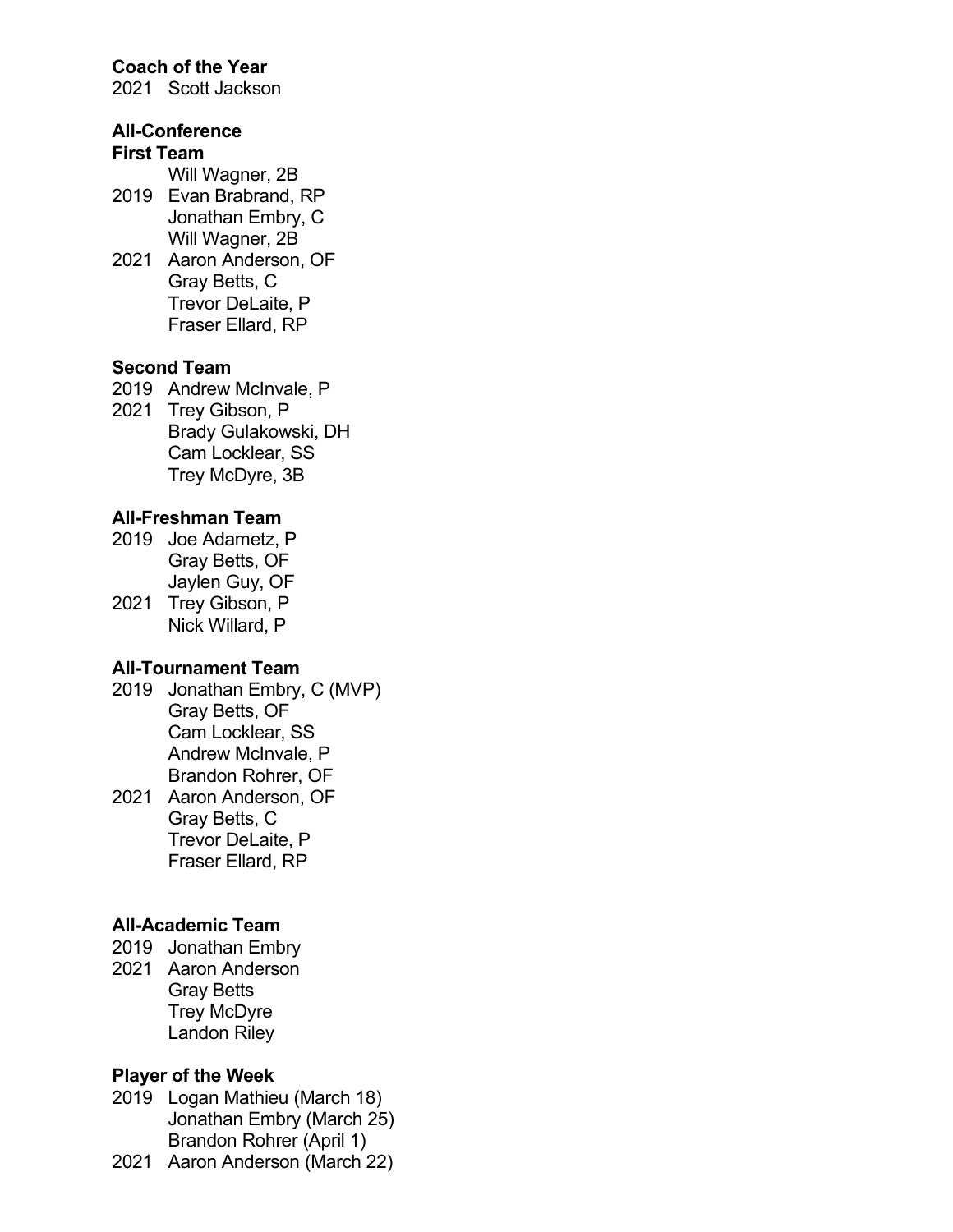Will Wagner (April 19) Brady Gulakowski (May 10)

**Pitcher of the Week** Trevor DeLaite (May 10 & 17)

*BIG SOUTH*

**Men's Scholar Athlete of the Year** Trey Lambert

**George Christenberry Award**

Matt Pennington

### **Player of the Year**

 Jason Benham Keith Butler Ryan Seiz D.J. Artis

### **Pitcher of the Year**

 Trey Lambert Jared Lyons

### **Coach of the Year**

 Dave Pastors Jim Toman

### **Freshman/Rookie of the Year**

 Tim Harrell Keith Butler Alex Close Parker Bean

### **Scholar Athlete of the Year**

 Brian Harrell (Co-Scholar Athlete) Matt Stewart Trey Lambert Alex Close

### **All-Conference**

#### **First Team**

- Danny Brahn, OF
- Rich Humphrey, P
- Charlie Kim, OF
- Charlie Kim, OF
- Jason Baker, OF
- 1996 David Benham, C Steve Wright, OF
- David Benham, C
- Jason Benham, 3B Steve Wright, OF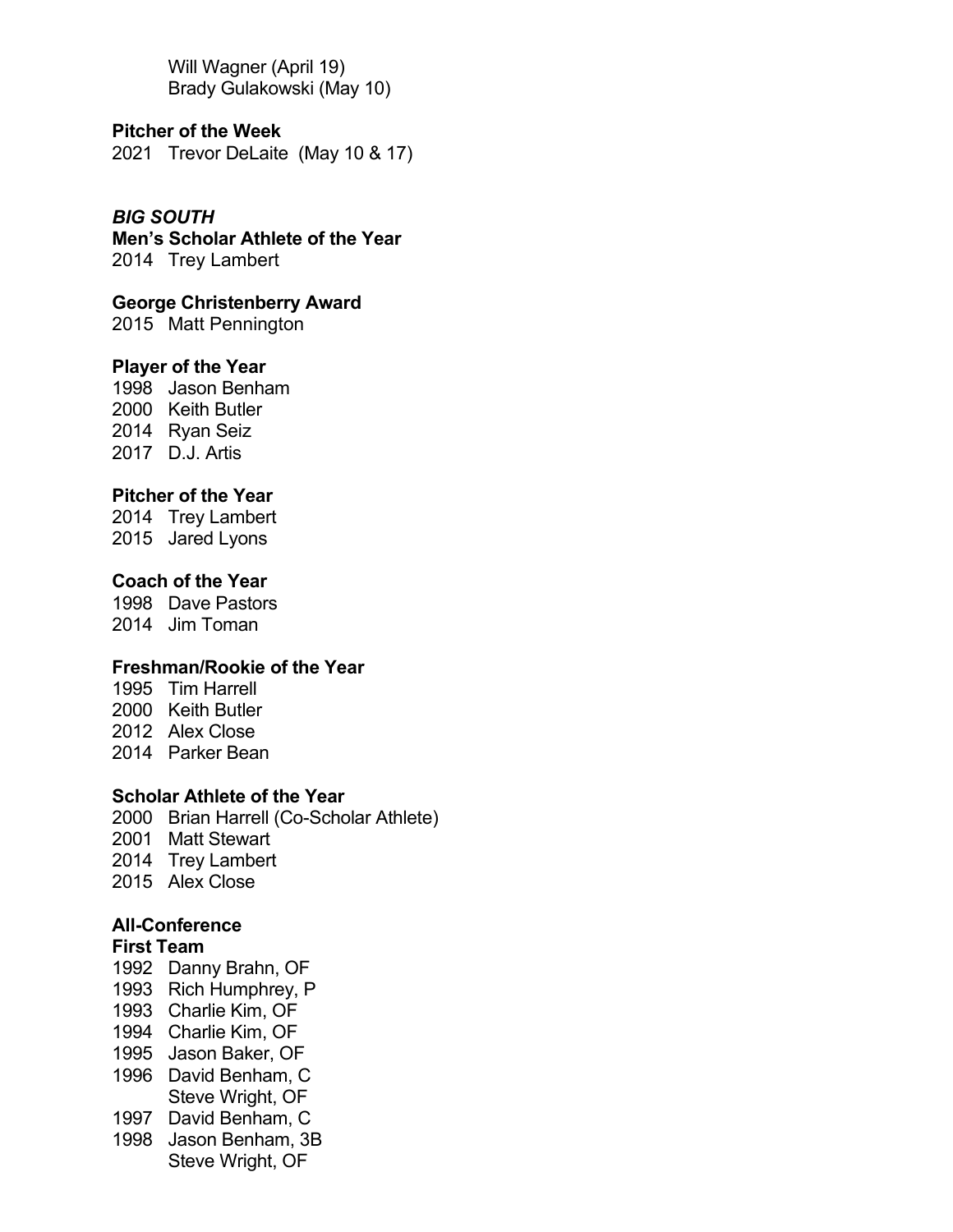1999 Anthony Pennix, UTL 2000 Keith Butler, OF Kelly Knouse, 1B Scottie Scott, C Dan Valentin, P 2001 Trey Miller, OF 2002 Marcus Maringola, OF Larry Wayne York, 2B Matt Hagen, 3B Joey Monahan, SS 2003 Chad Bryan, 1B 2004 Jeremiah Boles, OF 2005 Phillip Laurent, OF 2007 Kenneth Negron, 2B Tim Nanry, DH 2008 P.K. Keller, OF 2009 Curran Redal, OF Shawn Teufel, P 2010 Shawn Tefuel, P 2011 Keegan Linza, P 2012 John Niggli, P Ian Parmley, OF 2013 Trey Wimmer, C 2014 Alex Close, 1B Parker Bean, SP Danny Grauer, C Trey Lambert, SP Ryan Seiz, INF 2015 Alex Close, 1B Jared Lyons, SP 2016 D.J. Artis, OF Andrew Yacyk, Utility 2017 D.J. Artis, OF Sammy Taormina, INF 2018 D.J. Artis, OF Tre Todd, Utility **Second Team** 1994 Terry Weaver 3B 1995 Tim Harrell P Jake Hines 2B 1997 Benji Miller, P 1998 David Benham, C David Dalton, SS Brian Harrell, P Benji Miller, P 1999 Scottie Scott, C 2000 Jay Sullenger, 2B Joey Monahan, SS Josh Brey, P

2001 Steve Baker, OF Larry Wayne York, 2B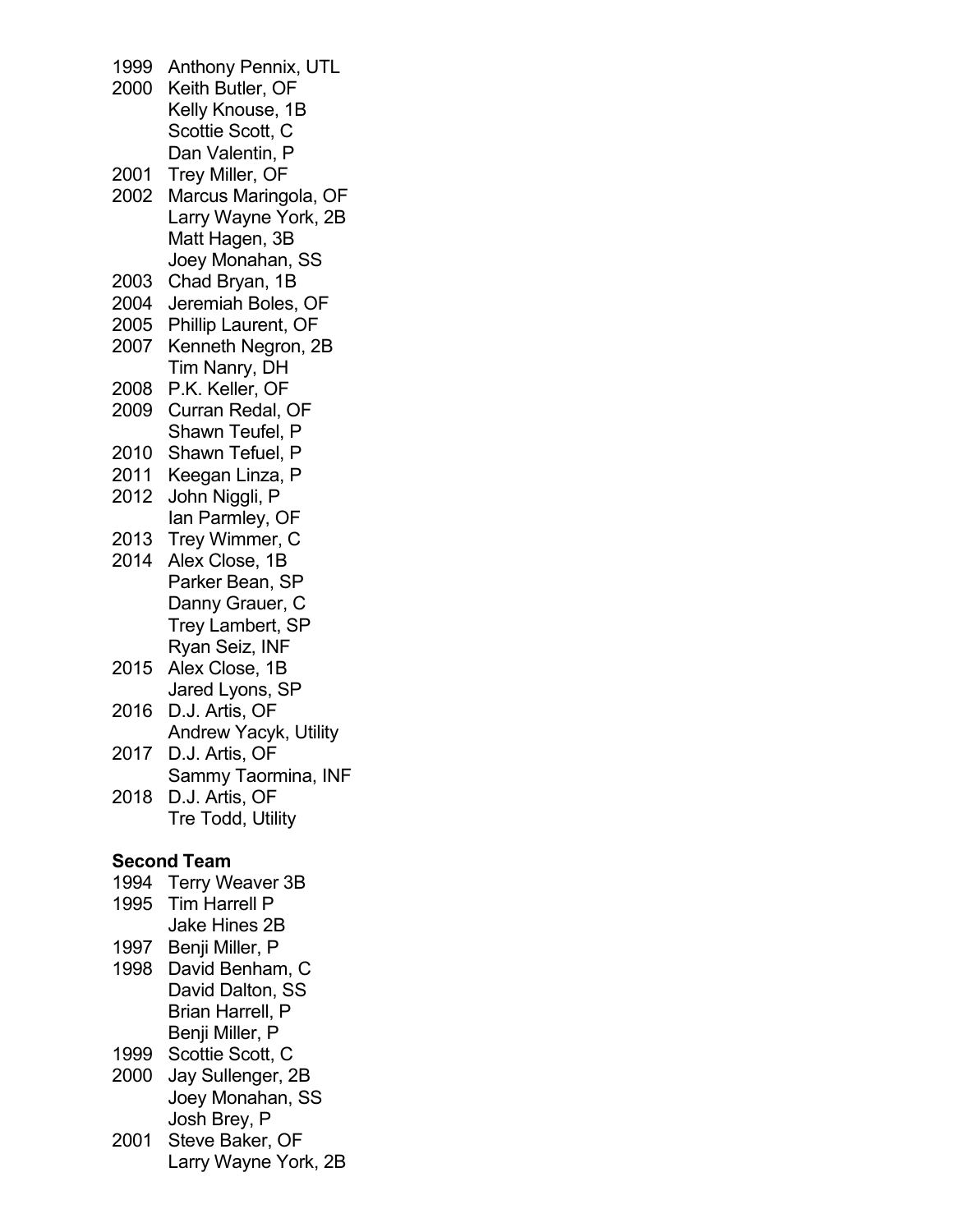Josh Brey, P Anthony Pennix, P 2002 Steve Baker, OF Kelly Knouse, 1B Jason Jones, P 2004 Carlos Garcia, 3B 2005 Chris Zuvich, P 2006 Michael Just, 2B Phillip Laurent, OF Chad Miller, 3B 2007 David Giammaresi, 3B Tim John, P Garrett Young, OF 2008 Errol Hollinger, C David Stokes, P 2009 Errol Hollinger, C 2010 Tyler Bream, 3B Curran Redal, OF Nathan Thompson, C Matt Williams, SS 2011 Garrett Baker, RP Doug Bream, OF Steven Evans, P Matt Williams, SS 2012 Bryan Aanderud, 2B Zack Haley, SS 2013 Bryan Aanderud, 2B 2014 Dalton Britt, SS Ashton Perritt, RP 2017 Evan Mitchell, SP **Honorable Mention** 2018 Tyler Galazin, INF Garret Price, SP **All-Tournament** 1993 Rich Humphrey, P (MVP) Beau Martin, C Sheldon Bream, 1B Scott Harmsen, SS Charlie Kim, OF 1997 Jason Benham, 3B Ryan McClellan, 1B/DH Mike Giordano, OF 1998 David Dalton, INF (MVP) Steve Wright, OF Bryan Byler, OF Phil Kojack, P

1999 Anthony Pennix, UTL Trey Miller, OF

Benji Miller, P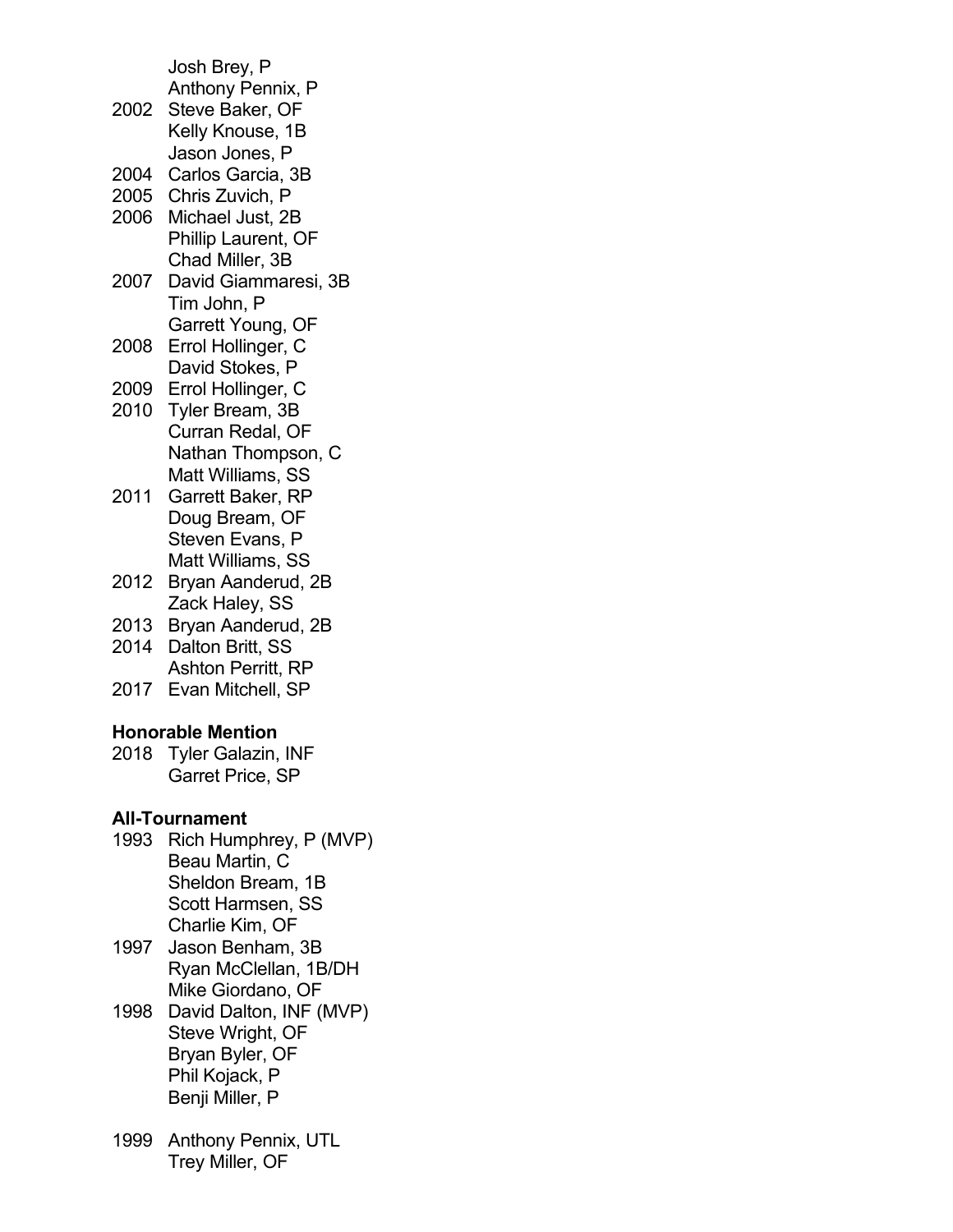2000 Jason Suitt, P (MVP) Larry York, IF Jay Sullenger, IF Keith Butler, OF 2001 Trey Miller, OF Keith Butler, OF 2002 Matt Hagen, 3B Marcus Maringola, OF Keith Butler, DH 2003 Erich Cloninger, C Phillip Laurent, DH Chad Bryan, UTL 2005 Jeff Brown, DH P.K. Keller, OF Ryan Page, P 2006 Aaron Grijalva, 1B Phillip Laurent, OF Phillip Thompson, SP 2007 Patrick Gaillard, SS P.K. Keller, OF Michael Solbach, P Dustin Umberger, P Garrett Young, OF 2008 Cody Brown, INF Steven Evans, P Jeff Jefferson, OF Dustin Umberger, P Garrett Young, DH 2009 Errol Hollinger, C P.J. Jimenez, 2B 2010 Tyler Bream, 3B Steven Evans, P Kenneth Negron, OF 2011 Keegan Linza, P Casey Rasmus, C 2012 Alex Close, 1B Patrick Eckelbarger, P Trey Wimmer, C 2013 Ashton Perritt, OF (MVP0 Dalton Britt, SS Blake Fulghum, P Jake Kimble, 3B Justin Sizemore, OF Trey Wimmer, C 2014 Dalton Britt, SS Ashton Perritt, Utility 2016 Jack DeGroat, P Eric Grabowski, Utility Will Shepherd, OF 2018 Jonathan Embry, C Tyler Galazin, INF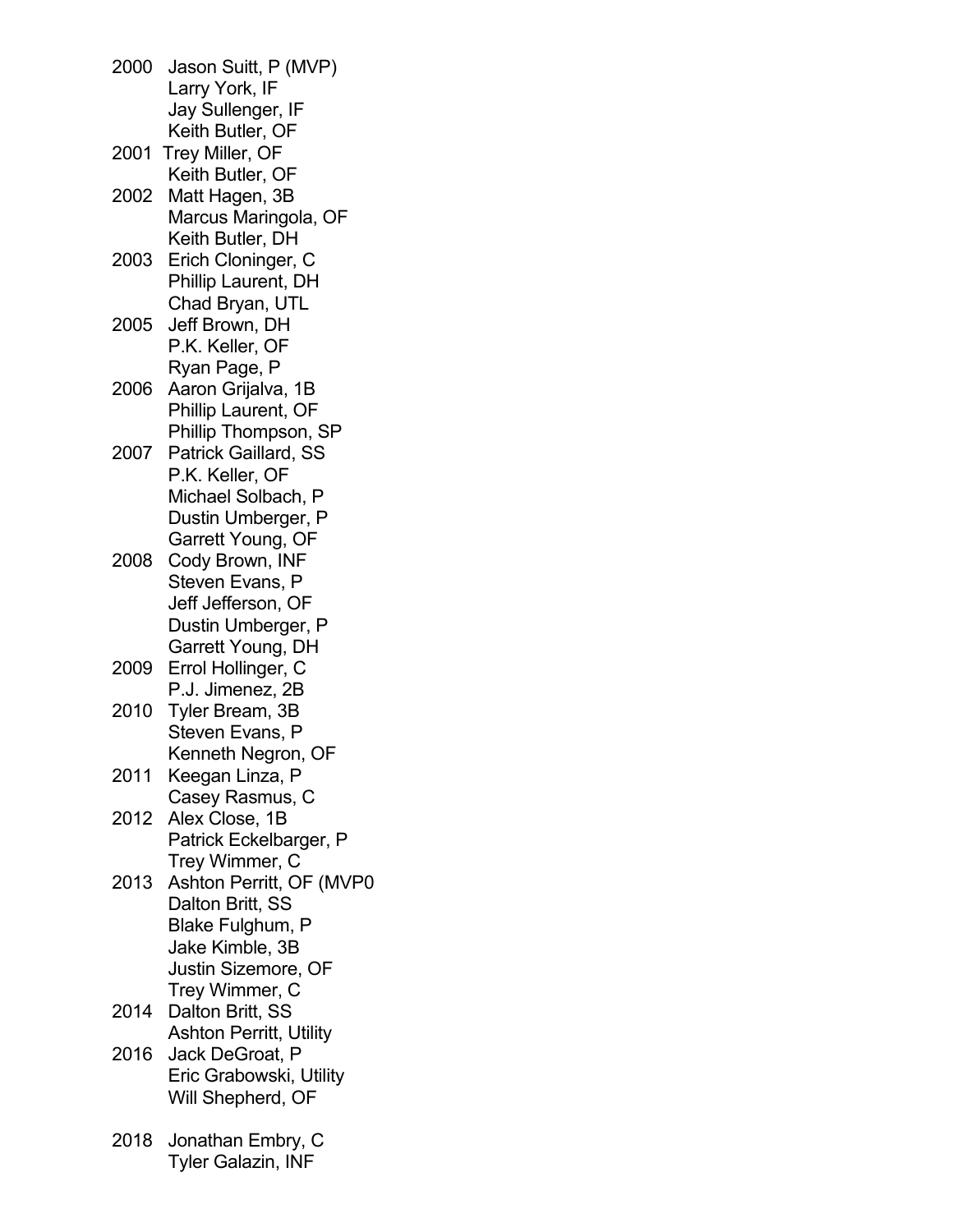### **All-Academic**

- Darren Adams
- Brian Harrell
- Matt Stewart
- Marcus Maringola
- Larry Wayne York
- David Bechtold
- David Bechtold
- Phillip Thompson
- David Giammaresi
- David Giammaresi
- Errol Hollinger
- Nathan Thompson
- Keegan Linza
- Ian Parmley
- Trey Lambert
- Trey Lambert
- Alex Close
- Andrew Yacyk
- Matt Allen

# **Player of the Week**

- Jake Hines (April 27)
- Jason Baker (April 24)
- Ben Barker (April 29) Steve Wright (May 6)
- David Benham (April 13)
- Jason Benham (April 6)
- Matt Hagen (March 26) Keith Butler (April 23) Trey Miller (May 14)
- Larry Wayne York (April 9)
- Chad Bryan (April 28)
- Aaron Grijalva (April 11) Chad Miller (May 2) Phillip Laurent (May 16)
- Chad Miller (April 25) Phillip Laurent (May 16)
- Tim Nanry (Feb. 21) Garrett Young (March 13)
- Aaron Grijalva (May 5)
- Curran Redal (March 16) Tyler Bream (March 30)
- Tyler Bream (February 23) Curran Redal (April 5) P.J. Jimenz (May 10)
- Doug Bream (April 11)
- Ryan Cordell (April 16)
- Ryan Seiz (March 3, March 31)
- Becker Sankey (Feb. 16) Alex Close (March 30)